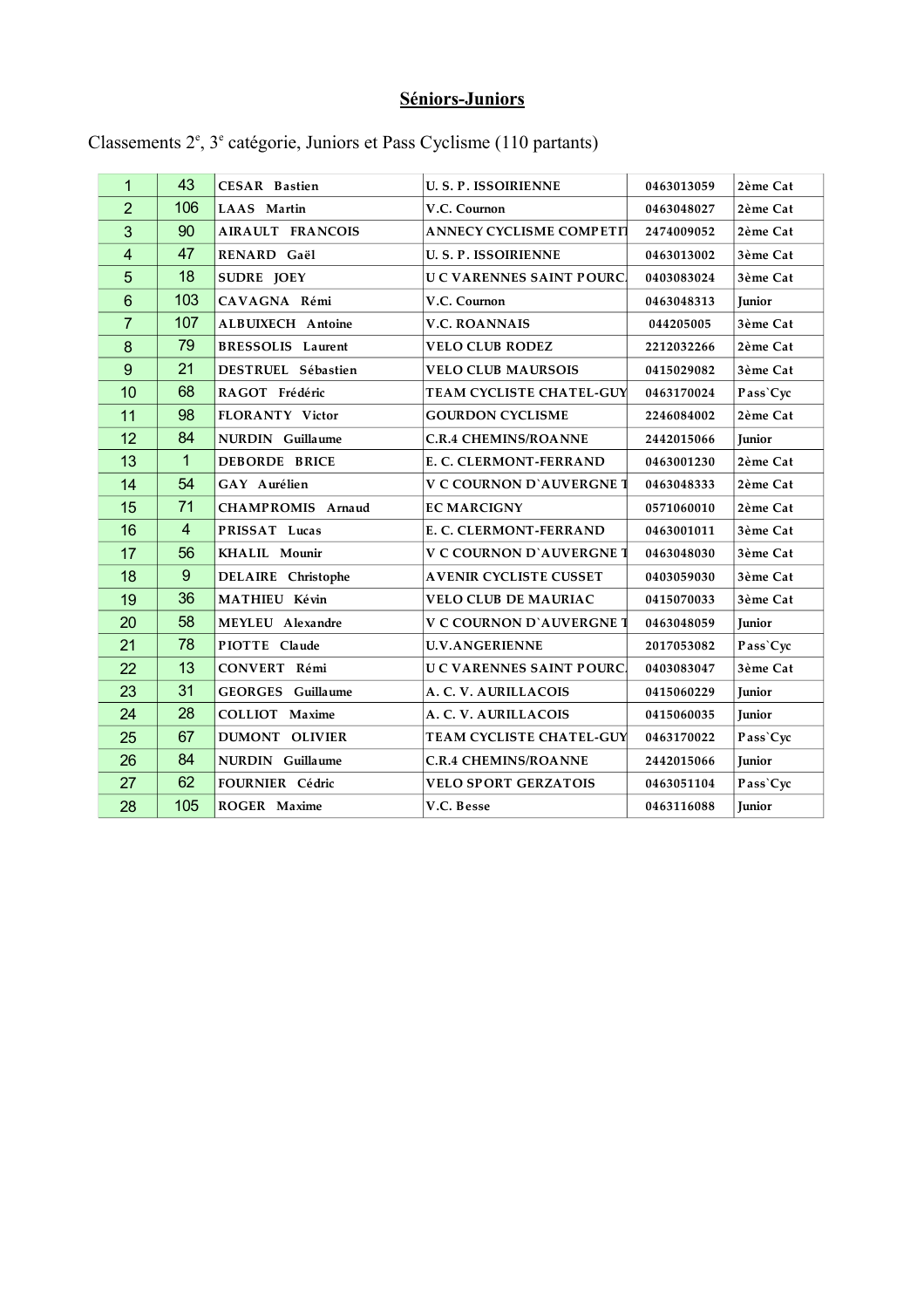## **École de cyclisme**

## Classements Minime :

| $\mathbf{1}$            | 24             | GAAG Louis                 | <b>VELO CLUB RIOMOIS</b>         | 0463044020 | <b>Minimes</b> |
|-------------------------|----------------|----------------------------|----------------------------------|------------|----------------|
| $\overline{2}$          | 18             | <b>GRAND</b> Antoine       | <b>VELO CLUB DU VELAY</b>        | 0443129112 | <b>Minimes</b> |
| 3                       | 8              | <b>COURTINAT Benoît</b>    | <b>BELLERIVE SPORTS CYCLISTE</b> | 0403149020 | <b>Minimes</b> |
| $\overline{\mathbf{4}}$ | 28             | POURRAT Adrien             | <b>V C COURNON D'AUVERGNE</b>    | 0463048135 | <b>Minimes</b> |
| 5                       | 11             | PRUNET Antoine             | A. C. V. AURILLACOIS             | 0415060031 | <b>Minimes</b> |
| $6\phantom{1}$          | $\overline{3}$ | <b>BAYLE</b> Maxime        | E. C. CLERMONT-FERRAND           | 0463001224 | <b>Minimes</b> |
| $\overline{7}$          | 13             | VIDAL Kévin                | <b>VELO CLUB SANSAC ARPAJON</b>  | 0415072111 | <b>Minimes</b> |
| 8                       | 9              | <b>BEYSSAC</b> Florentin   | A. C. V. AURILLACOIS             | 0415060011 | <b>Minimes</b> |
| $\boldsymbol{9}$        | 14             | <b>BANCHAREL Valentin</b>  | <b>VELO SPORT BRIVADOIS</b>      | 0443032252 | <b>Minimes</b> |
| 10                      | 22             | CANO Roman                 | <b>VELO CLUB RIOMOIS</b>         | 0463044166 | <b>Minimes</b> |
| 11                      | 29             | HERBELIN Antoine           | Team cycliste Chatel- Guyon      | 19990107   | <b>Minimes</b> |
| 12                      | $6\phantom{1}$ | SABATIER Grimaud           | <b>AVENIR CYCLISTE CUSSET</b>    | 0403059013 | <b>Minimes</b> |
| 13                      | 16             | <b>GOURGOUILHON Maxime</b> | <b>VELO SPORT BRIVADOIS</b>      | 0443032123 | <b>Minimes</b> |
| 14                      | 27             | DURAND Romain              | <b>V C COURNON D'AUVERGNE</b>    | 0463048155 | <b>Minimes</b> |
| 15                      | 25             | ROUSSEL Antoine            | <b>VELO CLUB RIOMOIS</b>         | 0463044201 | <b>Minimes</b> |
| 16                      | 30             | <b>SOLEILLANR</b> Quentin  | <b>VELO CLUB AMBERTOIS</b>       | 463027278  | <b>Minimes</b> |
| 17                      | 5              | LOISY Tanguy               | <b>AVENIR CYCLISTE CUSSET</b>    | 0403059299 | <b>Minimes</b> |
| 18                      | $\overline{7}$ | ANDRE Kévin                | <b>BELLERIVE SPORTS CYCLISTE</b> | 0403149019 | <b>Minimes</b> |
| 19                      | 20             | <b>BARRIER Alexis</b>      | <b>VELO SPORT THIERNOIS</b>      | 0463030031 | <b>Minimes</b> |
| 20                      | 23             | DELAPORTE Arthur           | <b>VELO CLUB RIOMOIS</b>         | 0463044015 | <b>Minimes</b> |
| 21                      | 21             | ALBUIXECH Manon            | <b>VELO CLUB RIOMOIS</b>         | 0463044014 | <b>Minimes</b> |
| 22                      | 17             | MARTIN Arnaud              | <b>VELO SPORT BRIVADOIS</b>      | 0443032017 | <b>Minimes</b> |
| 23                      | 12             | PETTOROSSI Pierre          | <b>VELO CLUB SANSAC ARPAJON</b>  | 0415072010 | <b>Minimes</b> |
| 24                      | 19             | CHAPUT Noémie              | <b>VELO CLUB AMBERTOIS</b>       | 0463027147 | <b>Minimes</b> |

Classements Benjamin :

| 1              | 56 | <b>BORNES</b> Ouentin    | <b>VELO CLUB SANSAC ARPAJON</b>     | 0415072119 | <b>Benjamin</b> |
|----------------|----|--------------------------|-------------------------------------|------------|-----------------|
| $\overline{2}$ | 53 | FILLION Théo             | <b>AVENIR CYCLISTE CUSSET</b>       | 0403059025 | <b>Benjamin</b> |
| 3              | 55 | <b>CHARBONNEL Arthur</b> | <b>VELO CLUB DE MAURIAC</b>         | 0415070148 | Benjamin        |
| $\overline{4}$ | 59 | DELZANGLE Alexis         | <b>VELO SPORT BRIVADOIS</b>         | 0443032185 | <b>Benjamin</b> |
| 5              | 57 | DAUZET Armand            | <b>VELO CLUB SANSAC ARPAJON</b>     | 0415072121 | Benjamin        |
| 6              | 60 | MARTIN Nathan            | <b>VELO SPORT BRIVADOIS</b>         | 0443032021 | Benjamin        |
| $\overline{7}$ | 58 | <b>DANCE</b> Clarisse    | <b>VELO SPORT BRIVADOIS</b>         | 0443032190 | Benjamin        |
| 8              | 64 | JACQUEMOND Yoann         | <b>VELO CLUB AMBERTOIS</b>          | 0463027200 | <b>Benjamin</b> |
| 9              | 61 | <b>CROZILHAS Thierry</b> | <b>VELO CLUB AMBERTOIS</b>          | 0463027322 | Benjamin        |
| 10             | 51 | RIBEIRO Tom              | E. C. CLERMONT-FERRAND              | 0463001007 | Benjamin        |
| 11             | 67 | <b>VERBECK Lucas</b>     | <b>VELO SPORT THIERNOIS</b>         | 0463030007 | <b>Benjamin</b> |
| 12             | 54 | <b>TARAMASZ Maxence</b>  | <b>AVENIR CYCLISTE CUSSET</b>       | 0403059248 | Benjamin        |
| 13             | 66 | VERNIERE Théo            | <b>VELO CLUB AMBERTOIS</b>          | 0463027021 | Benjamin        |
| 14             | 70 | PAYARD Clément           | Etoile Cycliste de Clermont-Ferrand | En cours   | Benjamin        |
| 15             | 62 | <b>DENEF</b> Damien      | <b>VELO CLUB AMBERTOIS</b>          | 0463027279 | Benjamin        |
| 16             | 68 | NIETO Remi               | <b>V C COURNON D`AUVERGNE 1</b>     | 0463048194 | Benjamin        |
| 17             | 63 | FOURT Victoryne          | <b>VELO CLUB AMBERTOIS</b>          | 0463027236 | <b>Benjamin</b> |